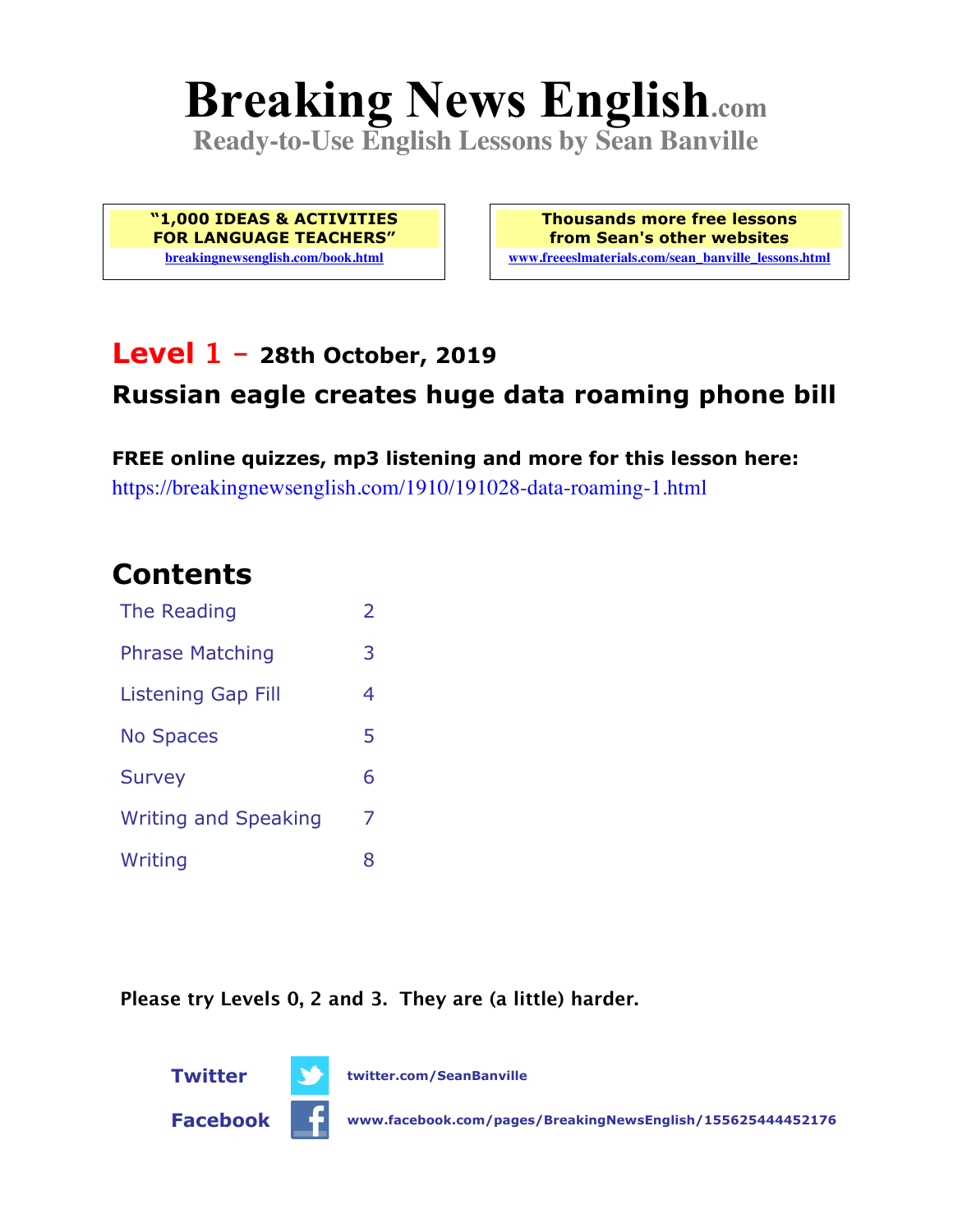## **THE READING**

From https://breakingnewsenglish.com/1910/191028-data-roaming-1.html

A telephone bill shocked scientists in Russia. It was bigger than they thought. This was because the eagle they were following in their research flew outside Russia. The eagle was using SMS. When the eagle flew across Asia, its SMS transmitters used the Internet of other countries. The scientists had to pay the data roaming charges of these Internet companies. The research team ran out of money because the eagle flew to Iran and Pakistan.

The team started an Internet page to raise money for the bill. It was called "Top up the eagle's mobile". Bird lovers gave \$1,600 to help pay the bill. Russia's mobile phone operator heard about the problem. It cancelled the debt and put the team on a cheaper package. A Kazakhstan SMS cost 30 US cents; one from Iran cost the team 50 cents. A scientist wants the eagle to keep sending SMS data. This will help his project and protect all eagles.

Sources: https://www.**bbc.com**/news/world-europe-50180781 https://www.**newsweek.com**/migrating-eagle-cell-phone-bill-1467873 https://www.**themoscowtimes.com**/2019/10/25/russian-eagle-racks-up-hefty-phone-bills-withiran-flights-a67911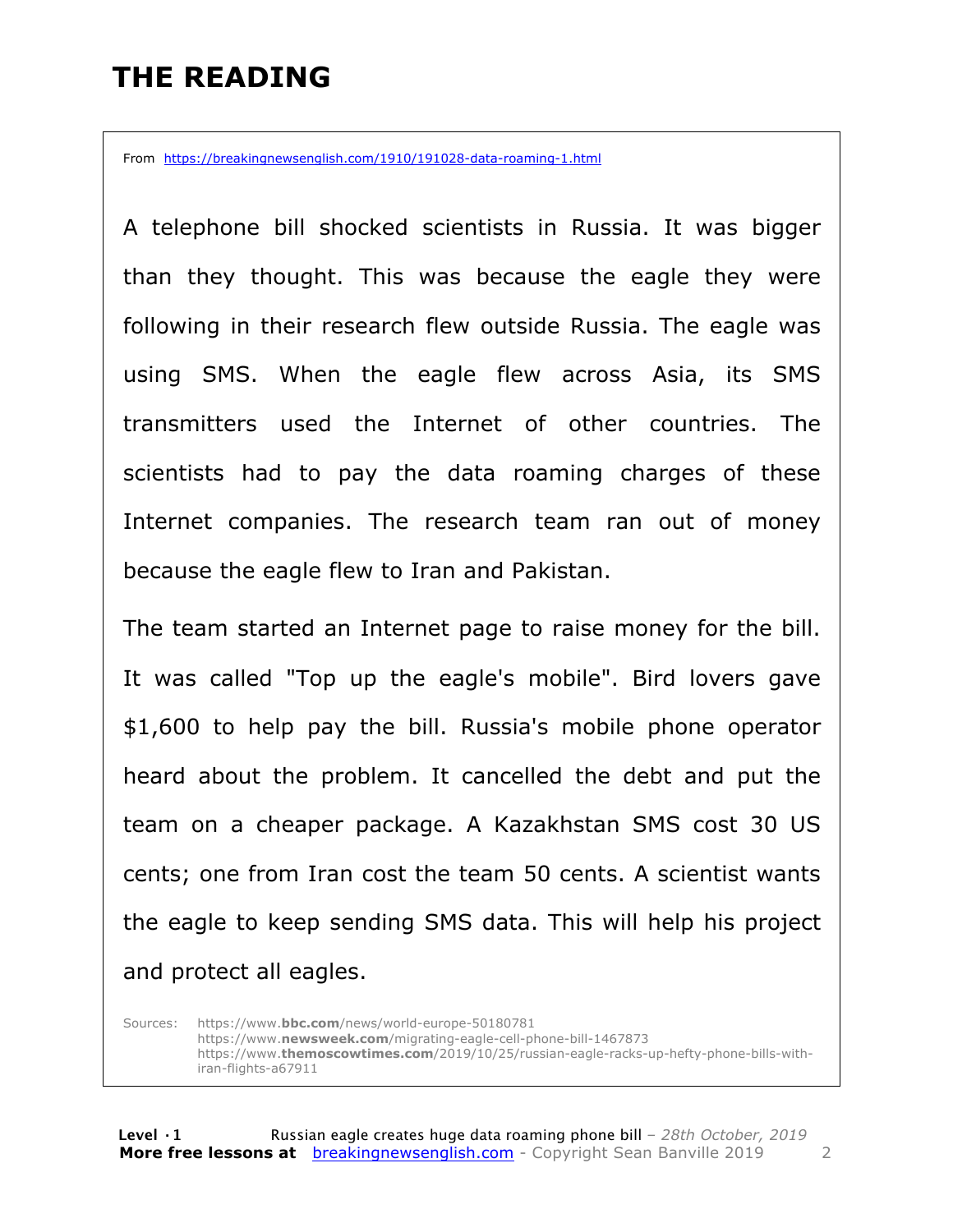# **PHRASE MATCHING**

From https://breakingnewsenglish.com/1910/191028-data-roaming-1.html

#### **PARAGRAPH ONE:**

| 1. A telephone bill           |    | a. Asia               |
|-------------------------------|----|-----------------------|
| 2. It was bigger than         |    | b. pay                |
| 3. When the eagle flew across |    | c. to Iran            |
| 4. used the Internet          |    | d. shocked scientists |
| 5. The scientists had to      |    | e. out of money       |
| 6. data roaming               | f. | of other countries    |
| 7. The research team ran      |    | g. they thought       |
| 8. the eagle flew             |    | h. charges            |

#### **PARAGRAPH TWO:**

| 1. raise money            |    | a. data          |
|---------------------------|----|------------------|
| 2. Russia's mobile phone  |    | b. debt          |
| 3. It cancelled the       |    | c. eagles        |
| 4. on a cheaper           |    | d. operator      |
| 5. one from Iran cost the |    | e. for the bill  |
| 6. keep sending SMS       | f. | help his project |
| 7. This will              |    | g. team 50 cents |
| 8. protect all            | h. | package          |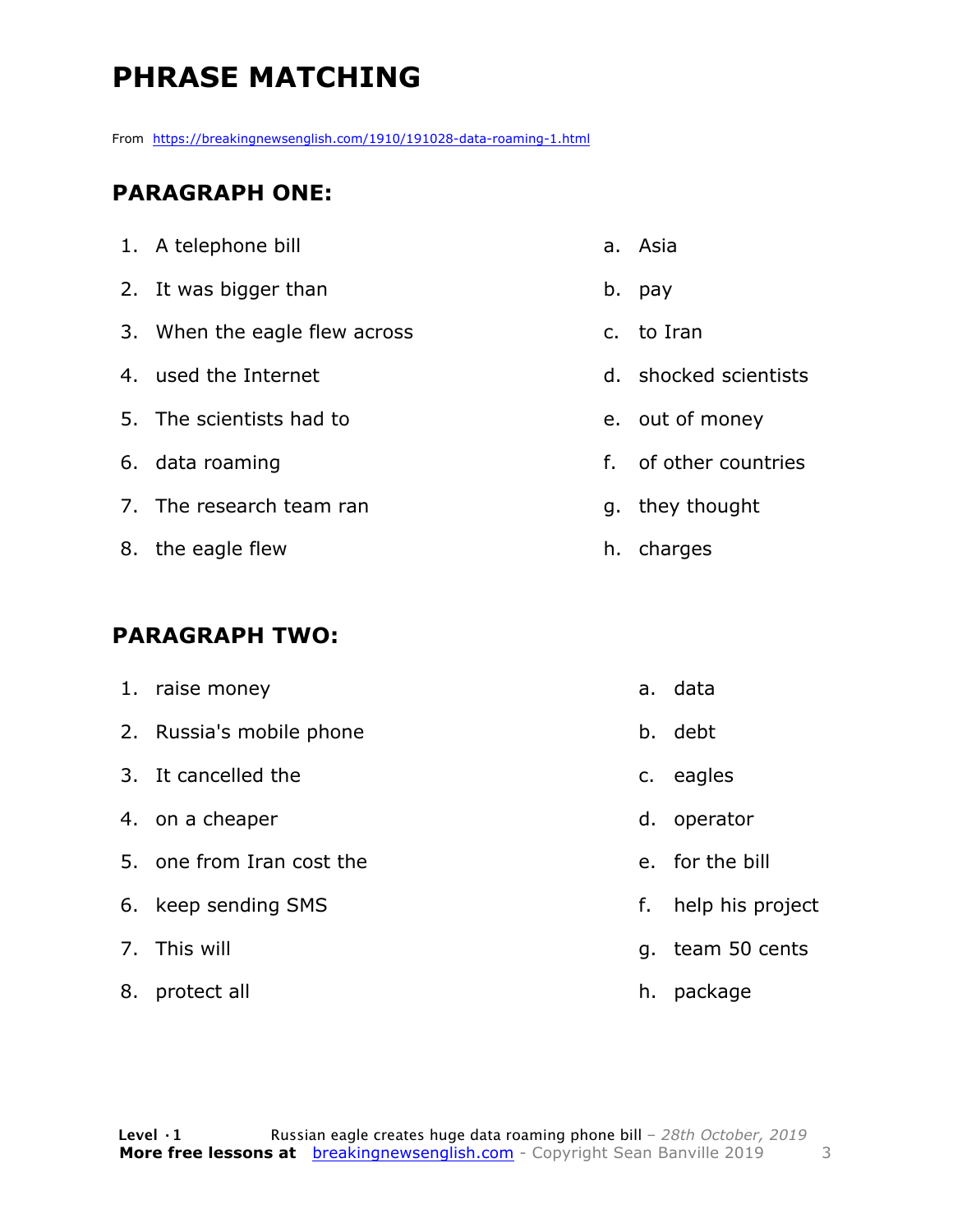# **LISTEN AND FILL IN THE GAPS**

From https://breakingnewsenglish.com/1910/191028-data-roaming-1.html

A telephone (1) **A** telephone (1) **A** in Russia. It was bigger than they thought. This (2) \_\_\_\_\_\_\_\_\_\_\_\_\_\_\_\_\_\_\_ eagle they were following in their (3) \_\_\_\_\_\_\_\_\_\_\_\_\_\_\_\_\_\_\_ Russia. The eagle was using SMS. When the eagle flew across Asia, its SMS transmitters used the Internet (4) \_\_\_\_\_\_\_\_\_\_\_\_\_\_\_\_\_\_\_\_\_\_. The scientists had to pay the data roaming (5) \_\_\_\_\_\_\_\_\_\_\_\_\_\_\_\_\_\_\_ Internet companies. The research team ran out of money because the (6) \_\_\_\_\_\_\_\_\_\_\_\_\_\_\_\_\_\_\_ Iran and Pakistan. The (7) \_\_\_\_\_\_\_\_\_\_\_\_\_\_\_\_\_\_\_ Internet page to raise money for the bill. It was called  $"_{(8)}$  \_\_\_\_\_\_\_\_\_\_\_\_\_\_\_\_\_\_\_\_\_\_\_\_\_\_\_\_\_\_\_ eagle's mobile". Bird lovers gave \$1,600 to help (9) \_\_\_\_\_\_\_\_\_\_\_\_\_\_\_\_\_\_\_\_\_\_\_. Russia's mobile phone operator heard about the problem. It cancelled (10) cancelled (10)

package. A Kazakhstan SMS cost 30 US cents; one from Iran cost the team 50 cents. A scientist wants the eagle (11) \_\_\_\_\_\_\_\_\_\_\_\_\_\_\_\_\_\_\_ SMS data. This will help his  $(12)$  all eagles.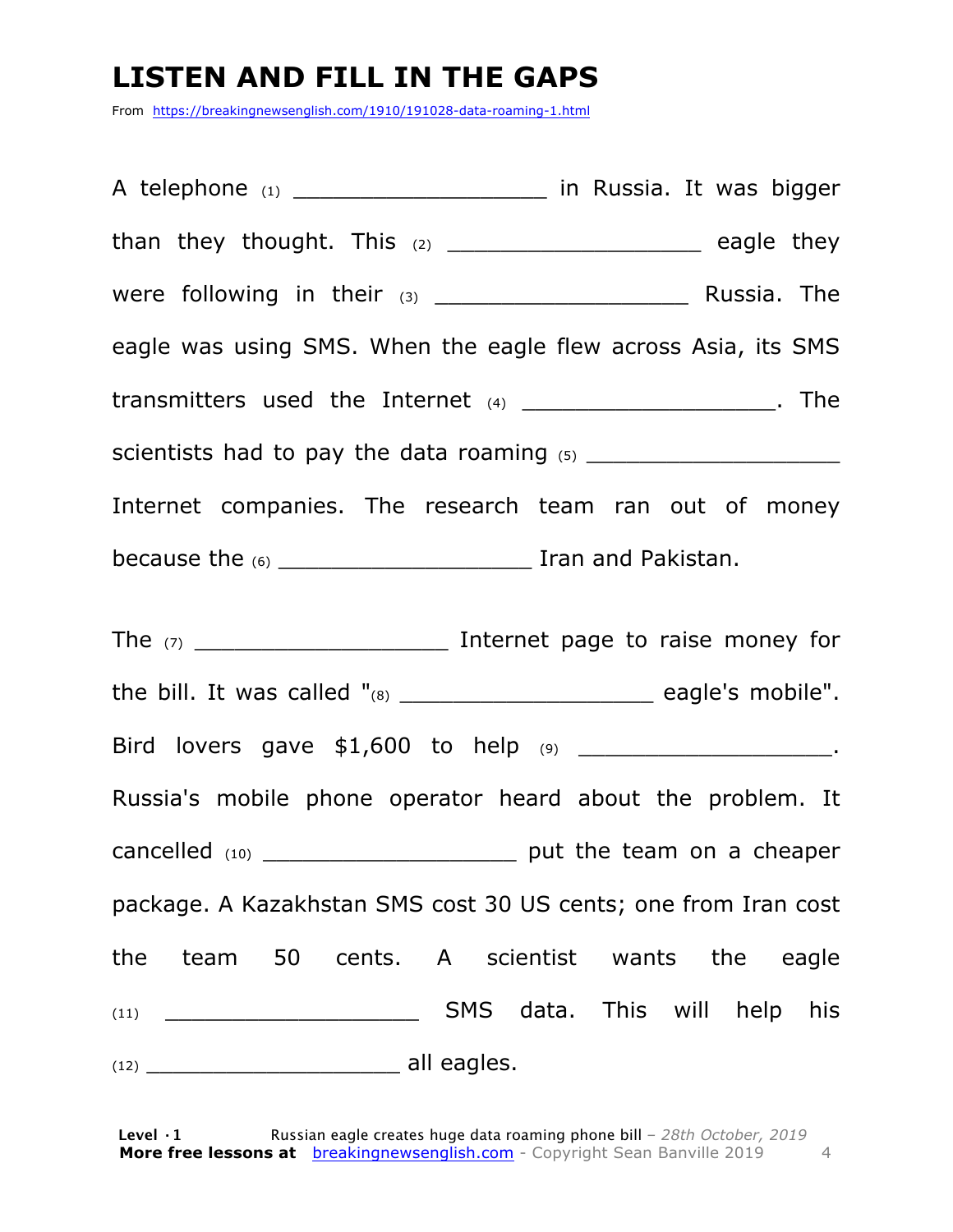# **PUT A SLASH ( / )WHERE THE SPACES ARE**

From https://breakingnewsenglish.com/1910/191028-data-roaming-1.html

AtelephonebillshockedscientistsinRussia.Itwasbiggerthantheythou ght.Thiswasbecausetheeagletheywerefollowingintheirresearchflew outsideRussia.TheeaglewasusingSMS.WhentheeagleflewacrossAsi a,itsSMStransmittersusedtheInternetofothercountries.Thescientist shadtopaythedataroamingchargesoftheseInternetcompanies.Ther esearchteamranoutofmoneybecausetheeagleflewtoIranandPakista n.TheteamstartedanInternetpagetoraisemoneyforthebill.Itwascalle d"Topuptheeagle'smobile".Birdloversgave\$1,600tohelppaythebill. Russia'smobilephoneoperatorheardabouttheproblem.Itcancelledth edebtandputtheteamonacheaperpackage.AKazakhstanSMScost30 UScents;onefromIrancosttheteam50cents.Ascientistwantstheeagle tokeepsendingSMSdata.Thiswillhelphisprojectandprotectalleagles.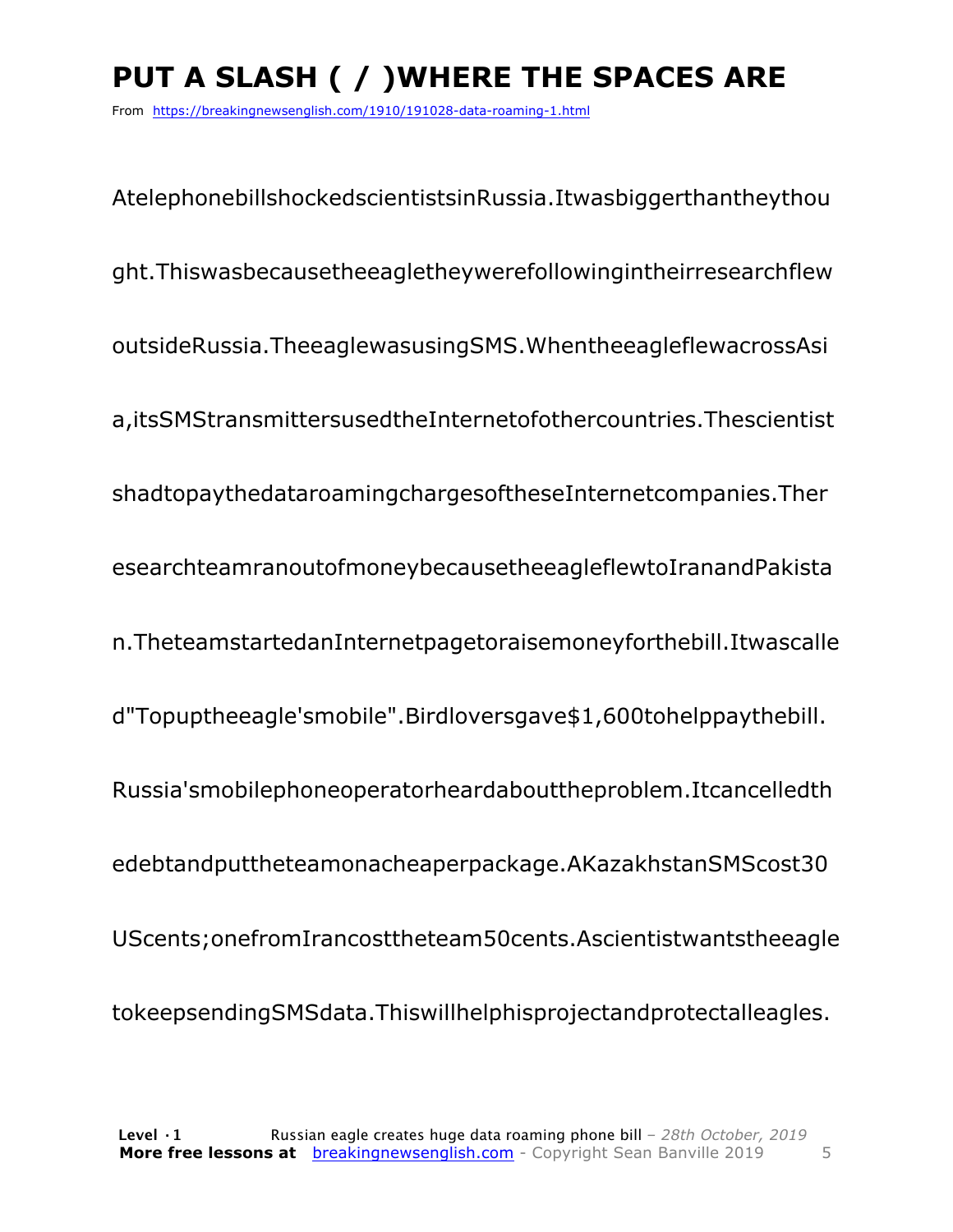# **SMS SURVEY**

From https://breakingnewsenglish.com/1910/191028-data-roaming-4.html

Write five GOOD questions about SMS in the table. Do this in pairs. Each student must write the questions on his / her own paper.

When you have finished, interview other students. Write down their answers.

|      | STUDENT 1 | STUDENT 2 | STUDENT 3 |
|------|-----------|-----------|-----------|
| Q.1. |           |           |           |
| Q.2. |           |           |           |
| Q.3. |           |           |           |
| Q.4. |           |           |           |
| Q.5. |           |           |           |

- Now return to your original partner and share and talk about what you found out. Change partners often.
- Make mini-presentations to other groups on your findings.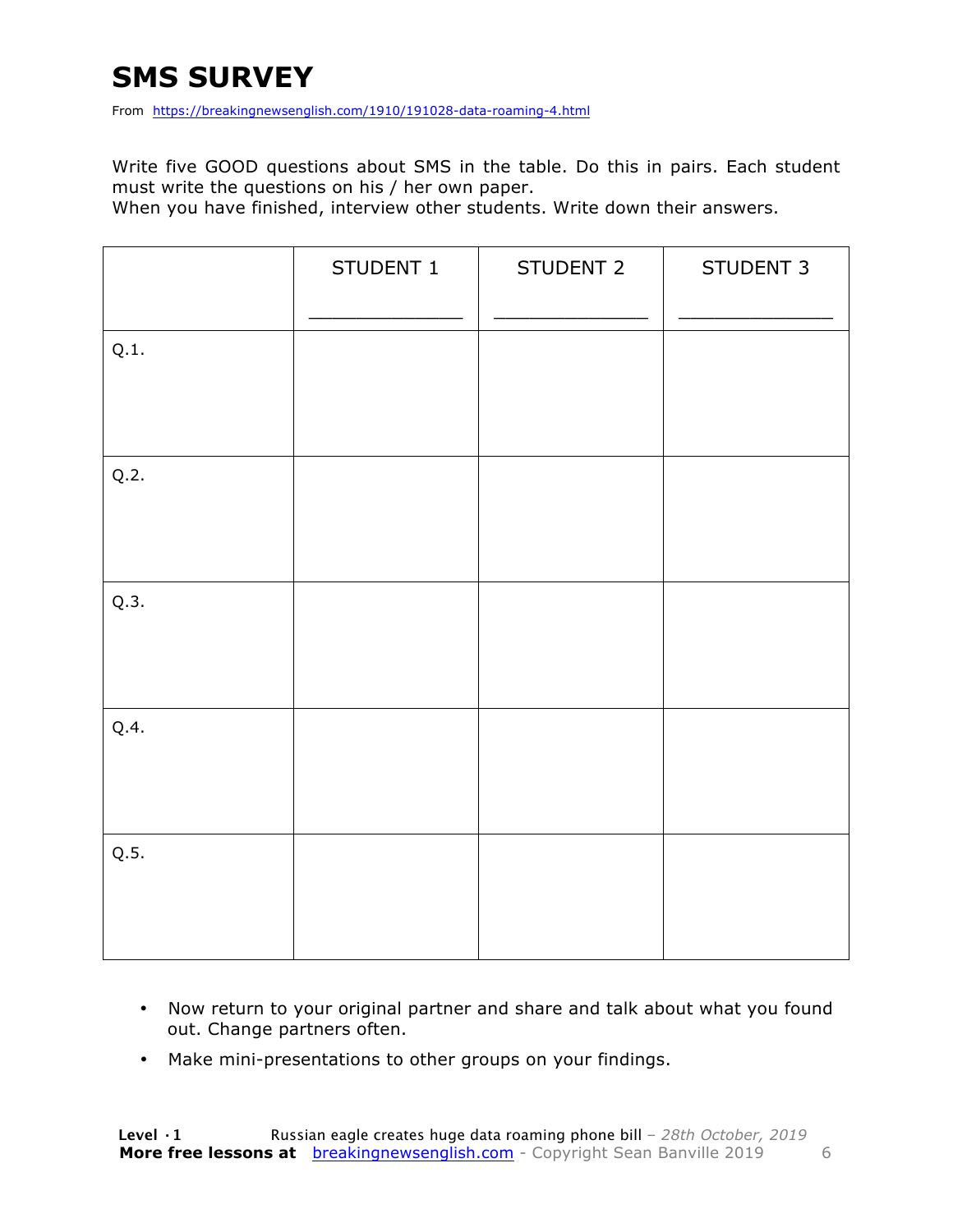# **WRITE QUESTIONS & ASK YOUR PARTNER(S)**

Student A: Do not show these to your speaking partner(s).

| a) |  |  |
|----|--|--|
| b) |  |  |
| c) |  |  |
| d) |  |  |
| e) |  |  |
| f) |  |  |
|    |  |  |

*Russian eagle creates huge data roaming phone bill – 28th October, 2019* More free lessons at breakingnewsenglish.com

# **WRITE QUESTIONS & ASK YOUR PARTNER(S)**

-----------------------------------------------------------------------------

Student B: Do not show these to your speaking partner(s).

| a) |  |  |
|----|--|--|
| b) |  |  |
| c) |  |  |
| d) |  |  |
| e) |  |  |
| f) |  |  |
|    |  |  |

**Level ·1** Russian eagle creates huge data roaming phone bill *– 28th October, 2019* **More free lessons at** breakingnewsenglish.com - Copyright Sean Banville 2019 7